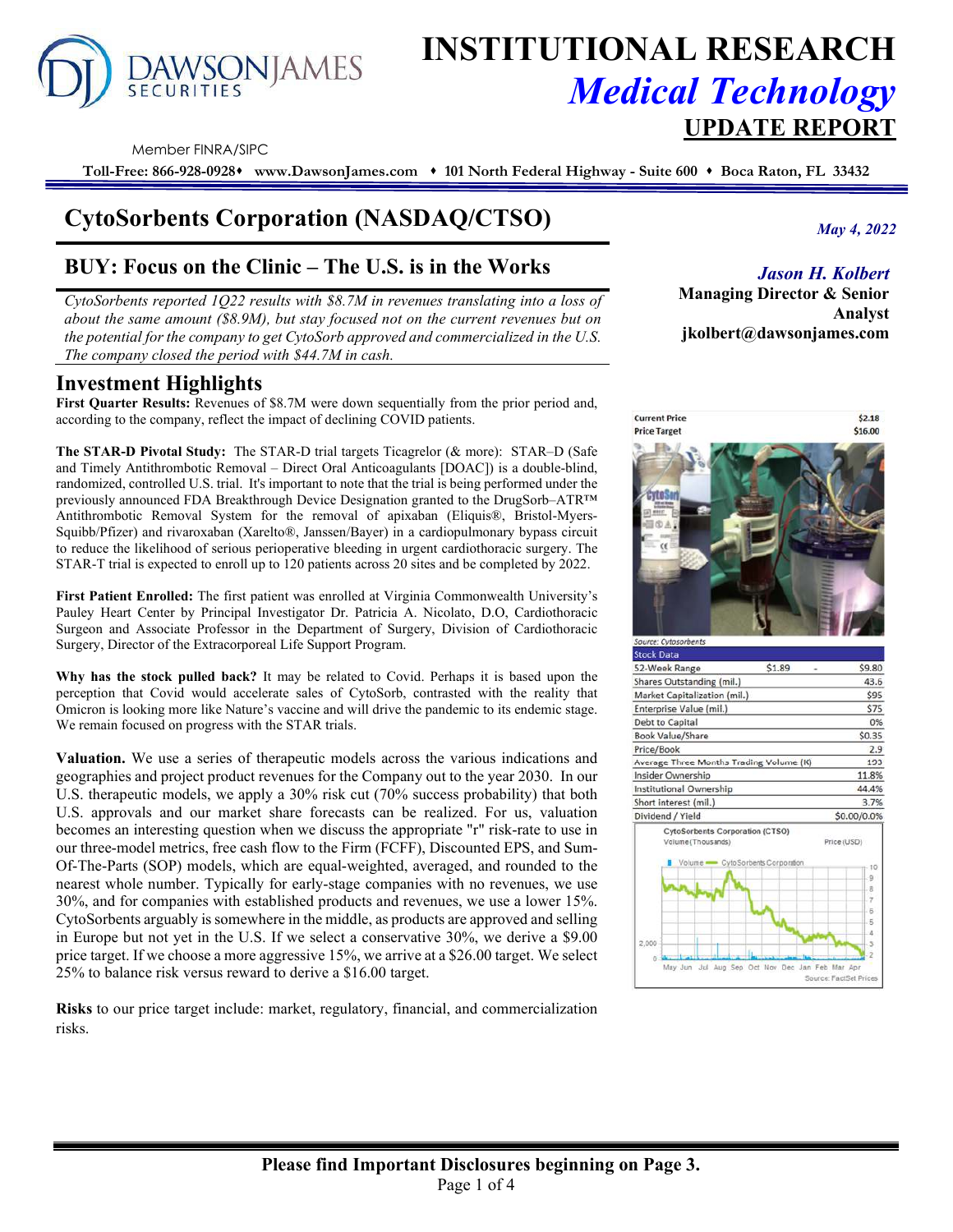

#### **Exhibit 1. Income Statement**

| CTSO.: Income Statement (\$000)                       |           |                          |                          |          |          |                          |                          |                          |           |         |                          |                          |         |         |         |         |
|-------------------------------------------------------|-----------|--------------------------|--------------------------|----------|----------|--------------------------|--------------------------|--------------------------|-----------|---------|--------------------------|--------------------------|---------|---------|---------|---------|
| YE December 31                                        | 2019A     | 2020A                    | 2021A                    | 1Q22A    | 2Q22E    | 3Q22E                    | 4022E                    | 2022E                    | 2023E     | 2024E   | 2025E                    | 2026E                    | 2027E   | 2028E   | 2029E   | 2030E   |
| Revenue:                                              |           |                          |                          |          |          |                          |                          |                          |           |         |                          |                          |         |         |         |         |
| CytoSorb Direct Sales (Germany, Austria, Switzerland) | 22,766    | 25,607                   | 29,354                   | 6.066    | 6,761    | 7,325                    | 7,606                    | 28,172                   | 31,046    | 42,620  | 49,732                   | 58,030                   | 67,713  | 79.013  | 92,198  | 92,198  |
| CytoSorb Distributor (Rest of EU)                     |           | 10,240                   | 10,498                   | 1,800    | 2,752    | 2,982                    | 3,096                    | 11.468                   | 13,649    | 15,878  | 18,472                   | 21,490                   | 25,001  | 29,085  | 33,837  | 33,837  |
| CytoSorb (Cardiac surgery EU)                         |           | 3,420                    |                          |          |          |                          |                          |                          | 11,604    | 14,022  | 16,474                   | 16,589                   | 16,705  | 16,822  | 16,940  | 16,940  |
| CytoSorb (Cardiac surgery US)                         |           |                          |                          |          |          |                          |                          |                          |           | 21,899  | 27,593                   | 66,755                   | 67,290  | 67,829  | 68,373  | 68,373  |
| CytoSorb (other US)                                   |           |                          |                          |          |          | $\overline{\phantom{a}}$ | $\sim$                   |                          |           | 38,459  | 78,231                   | 190,960                  | 283,238 | 395,071 | 602,722 | 602,722 |
| VetResQ                                               |           | 185                      | 194                      | 58       | 49       | 53                       | 55                       | 204                      | 214       | 225     | 236                      |                          |         |         |         |         |
| Other Sales                                           |           |                          |                          |          |          |                          |                          |                          |           |         |                          |                          |         |         |         |         |
| <b>Total Product Sales</b>                            | 22.766    | 39.452                   | 40.047                   | 7.924    | 9.563    | 10,359                   | 10,758                   | 39.844                   | 56,513    | 133,103 | 190,738                  | 353.824                  | 459,947 | 587.820 | 814.070 | 814.070 |
| Royalty (HemoDefend US)                               |           | $\overline{\phantom{a}}$ | $\overline{\phantom{a}}$ |          |          |                          | $\overline{\phantom{a}}$ | $\overline{\phantom{a}}$ |           |         |                          |                          |         |         |         |         |
| Grant revenue                                         | 2,184     | 1,552                    | 3,062                    | 767      |          |                          |                          | 767                      |           |         |                          |                          |         |         |         |         |
| Other revenue                                         |           | $\overline{\phantom{a}}$ | $\overline{\phantom{a}}$ | ٠        |          |                          | $\overline{\phantom{a}}$ |                          | ٠         |         | $\overline{\phantom{a}}$ | $\overline{\phantom{a}}$ |         |         | ٠       |         |
| <b>Total Revenue</b>                                  | 24.950    | 41.004                   | 43.109                   | 8.691    | 9.563    | 10.359                   | 10,758                   | 40.611                   | 56,513    | 133,103 | 190.738                  | 353.824                  | 459.947 | 587.820 | 814.070 | 814,070 |
| <b>Expenses:</b>                                      |           |                          |                          |          |          |                          |                          |                          |           |         |                          |                          |         |         |         |         |
| Costs of Goods Sold                                   | 7,364     | 11,052                   | 11,047                   | 2,278    | 1,913    | 2,072                    | 2,152                    | 8,414                    | 11,303    | 26,621  | 38,148                   | 70,765                   | 91.989  | 117.564 | 162,814 | 162,814 |
| %COGS                                                 | 25%       | 28%                      | 32%                      | 20%      | 20%      | 20%                      | 20%                      | 20 <sup>9</sup>          | 20%       | 20%     | 20%                      | 20%                      | 20%     | 20%     | 20%     | 20%     |
| <b>Research and Development</b>                       | 12,092    | 8,810                    | 16,380                   | 4,243    | 4,324    | 4,685                    | 4,865                    | 18,018                   | 19,820    | 21,802  | 23,982                   | 26,381                   | 29,019  | 31,920  | 35,113  | 38,624  |
| <b>%R&amp;D</b>                                       | 53%       | 22%                      | 419                      | 54%      | 45%      | 45%                      | 45%                      | 45%                      | 35%       | 16%     | 13%                      | 7%                       | 6%      | 5%      | 4%      | 5%      |
| Selling, General and Administrative                   | 22,006    | 28,463                   | 35,749                   | 9,161    | 9,438    | 10,224                   | 10,618                   | 39,324                   | 40,111    | 40,913  | 41,731                   | 42,566                   | 43,417  | 44,285  | 45,171  | 46,075  |
| %SG&A                                                 | 97%       | 72%                      | 89%                      | 116%     | $99\%$   | $99\%$                   | 99%                      | 99%                      | 71%       | 31%     | 22%                      | 12%                      | 9%      | 8%      | 6%      | 6%      |
| Legal, financial and other counseling                 | 2,462     | 3.048                    | 2,731                    | 801      | 655      | 710                      | 737                      | 2,731                    | 2,731     | 2,731   | 2,731                    | 2,731                    | 2,731   | 2,731   | 2,731   | 2,731   |
| <b>Total Expenses</b>                                 | 43.924    | 51,373                   | 65.907                   | 16,483   | 16.330   | 17,691                   | 18,371                   | 68.487                   | 73,964    | 92,066  | 106,592                  | 142.442                  | 167,156 | 196,501 | 245,828 | 250,243 |
| Operating Income (Loss)                               | (18, 974) | (10, 369)                | (22, 799)                | (7, 792) | (6.768)  | (7, 331)                 | (7.613)                  | (27.876)                 | (17, 451) | 41.037  | 84.147                   | 211.383                  | 292.791 | 391.320 | 568.242 | 563,827 |
| Interest income (expense), net                        |           |                          |                          |          |          |                          |                          |                          |           |         |                          |                          |         |         |         |         |
| Gain (loss) on foreign currency transactions          | (1, 384)  | (1,201)                  | $\overline{2}$           | 8        |          |                          |                          |                          |           |         |                          |                          |         |         |         |         |
| Change in warrant liability                           |           | 2.607                    | (2,569)                  | 30       |          |                          |                          |                          |           |         |                          |                          |         |         |         |         |
| Other income (expense), net                           |           |                          |                          | (1, 213) |          |                          |                          |                          |           |         |                          |                          |         |         |         |         |
| <b>Total Other Income</b>                             | (1, 384)  | 1,406                    | (2, 567)                 | (1, 175) |          |                          |                          |                          |           |         |                          |                          |         |         |         |         |
| <b>Pretax Income</b>                                  | (20.358)  | (8.964)                  | (25, 366)                | (8,967)  | (6.768)  | (7, 331)                 | (7.613)                  | (27, 876)                | (17.451)  | 41.037  | 84.147                   | 211.383                  | 292.791 | 391.320 | 568.242 | 563.827 |
| Income Tax Benefit (Provision)                        | 1,092     | 1,127                    | (2,537)                  |          |          |                          |                          |                          |           | 7,387   | 17,671                   | 50,732                   | 81,982  | 129,136 | 187,520 | 186,063 |
| <b>Tax Rate</b>                                       | 5%        | 8%                       | 10%                      | 12%      | 12%      | 12%                      | 12%                      | 12%                      | 15%       | 18%     | 21%                      | 24%                      | 28%     | 339     | 33%     | 33%     |
| <b>GAAP Net Income (Loss)</b>                         | (19, 266) | (7, 837)                 | (22, 829)                | (8,967)  | (6, 768) | (7, 331)                 | (7,613)                  | (27, 876)                | (17, 451) | 33,650  | 66,476                   | 160,651                  | 210,810 | 262,184 | 380,722 | 377,764 |
|                                                       |           |                          |                          |          |          |                          |                          |                          |           |         |                          |                          |         |         |         |         |
| <b>GAAP-EPS</b>                                       | (0.62)    | (0.20)                   | (0.57)                   | (0.21)   | (0.16)   | (0.17)                   | (0.17)                   | (0.64)                   | (0.40)    | 0.77    | 1.51                     | 3.63                     | 4.74    | 5.88    | 8.50    | 8.40    |
| GAAP-EPS (Dil)                                        | (0.60)    | (0.20)                   | (0.53)                   | (0.21)   | (0.16)   | (0.17)                   | (0.17)                   | (0.64)                   | (0.40)    | 0.77    | 1.51                     | 3.63                     | 4.74    | 5.88    | 8.50    | 8.40    |
| Wgtd Avg Shrs (Bas) - '000s                           | 32,253    | 38,819                   | 43,358                   | 43,488   | 43,531   | 43,575                   | 43,619                   | 43,553                   | 43,728    | 43,903  | 44,079                   | 44,255                   | 44,433  | 44,611  | 44,789  | 44,969  |
| Wgtd Avg Shrs (Dil) - '000s                           | 32,253    | 38.819                   | 43.358                   | 43.488   | 43.531   | 43.575                   | 43.619                   | 43,553                   | 43.728    | 43.903  | 44.079                   | 44.255                   | 44.433  | 44.611  | 44.789  | 44,969  |

*Source: Dawson James estimates and company reports*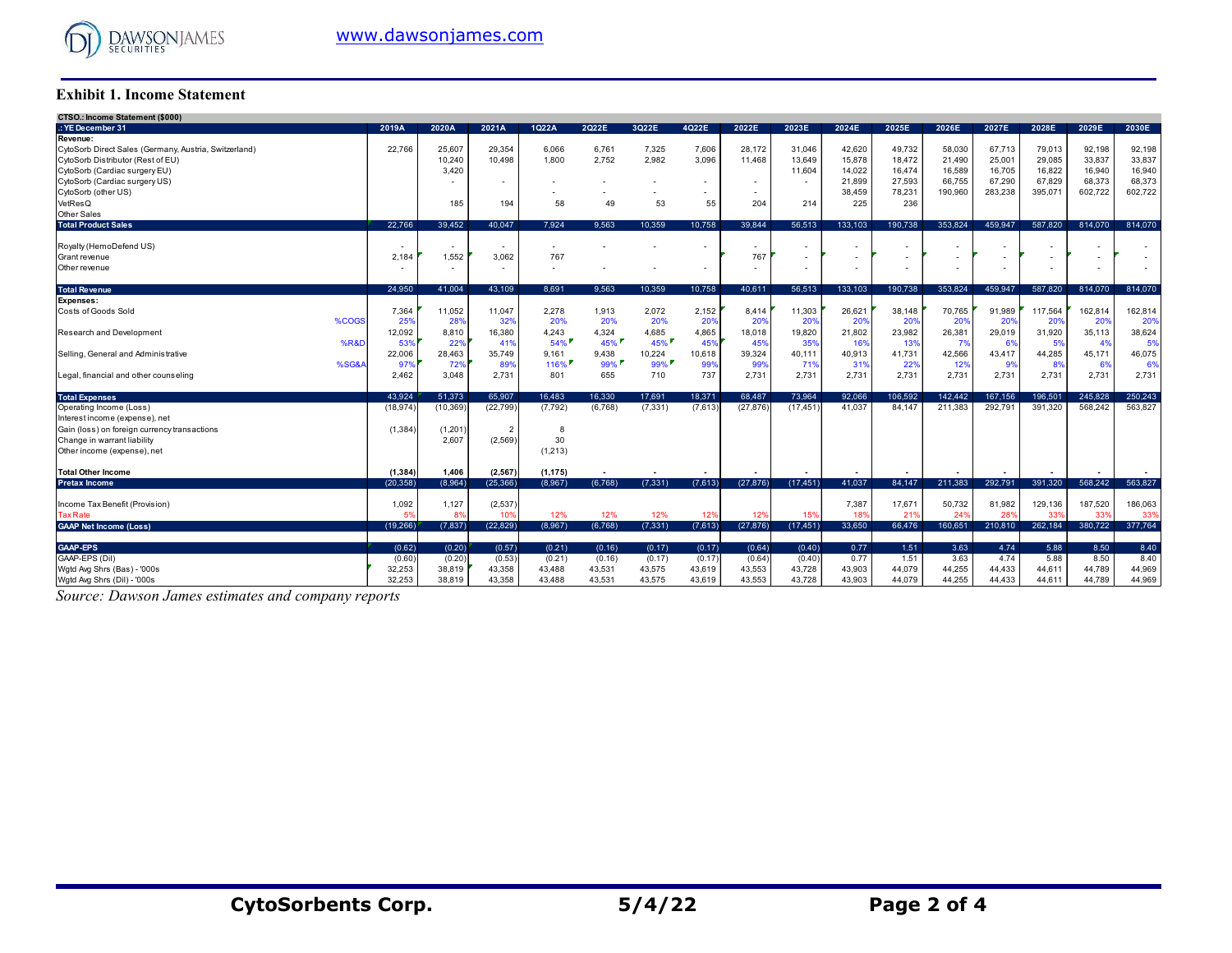#### **Important Disclosures:**

**DAWSONJAMES** 



Price target and rating changes over the past three years: Initiated – Buy – July 11,  $2019$  – Price Target \$15.00 Update – Buy – August 12, 2019 – Price Target \$15.00 Update – Buy – August 15, 2019 – Price Target \$15.00 Update – Buy – August 19, 2019 – Price Target \$15.00 Update – Buy – November 6, 2019 – Price Target \$15.00 Update – Buy – February 19, 2020 – Price Target \$15.00 Price Target Increase – Buy – March 9, 2020 – Price Target \$17.00 Update – Buy – March 25, 2020 – Price Target \$17.00 Update – Buy – April 13, 2020 – Price Target \$17.00 Update – Buy – May 6, 2020 – Price Target \$17.00 Update – Buy – June 9, 2020 – Price Target \$17.00 Update – Buy – July 31, 2020 – Price Target \$15.00 Update – Buy – August 12, 2020 – Price Target \$16.00 Update – Buy – September 16, 2020 – Price Target \$16.00 Update – Buy – October 14, 2020 – Price Target \$16.00 Update – Buy – November 5, 2020 – Price Target \$16.00 Update – Buy – December 2, 2020 – Price Target \$16.00 Update – Buy – January 12, 2021 – Price Target  $$16.00$ Update – Buy – January 19, 2021 – Price Target \$16.00 Update – Buy – April 20, 2021 – Price Target \$16.00 Update – Buy – May 6, 2021 – Price Target \$16.00 Update – Buy – July 6, 2021 – Price Target  $$16.00$ Update – Buy – September 1, 2021 – Price Target \$16.00 Update – Buy – October 15, 2021 – Price Target \$16.00 Update – Buy – November 9, 2021 – Price Target \$16.00 Update – Buy – November 22, 2021 – Price Target \$16.00 Update – Buy – January 18, 2022 – Price Target \$16.00 Update – Buy – March 9, 2022 – Price Target  $$16.00$ Update – Buy – April 29, 2022 – Price Target \$16.00 Update – Buy – May 4,  $2022$  – Price Target \$16.00

Dawson James Securities, Inc. (the "Firm") is a member of the Financial Industry Regulatory Authority ("FINRA") and the Securities Investor Protection Corporation ("SIPC").

The Firm does not make a market in the securities of the subject Company (s). The Firm has NOT engaged in investment banking relationships with CTSO in the prior twelve months, as a manager or co-manager of a public offering and has NOT received compensation resulting from those relationships. The Firm may seek compensation for investment banking services in the future from the subject Company (s). The Firm has not received other compensation from the subject Company (s) in the last 12 months for services unrelated to managing or co-managing of a public offering.